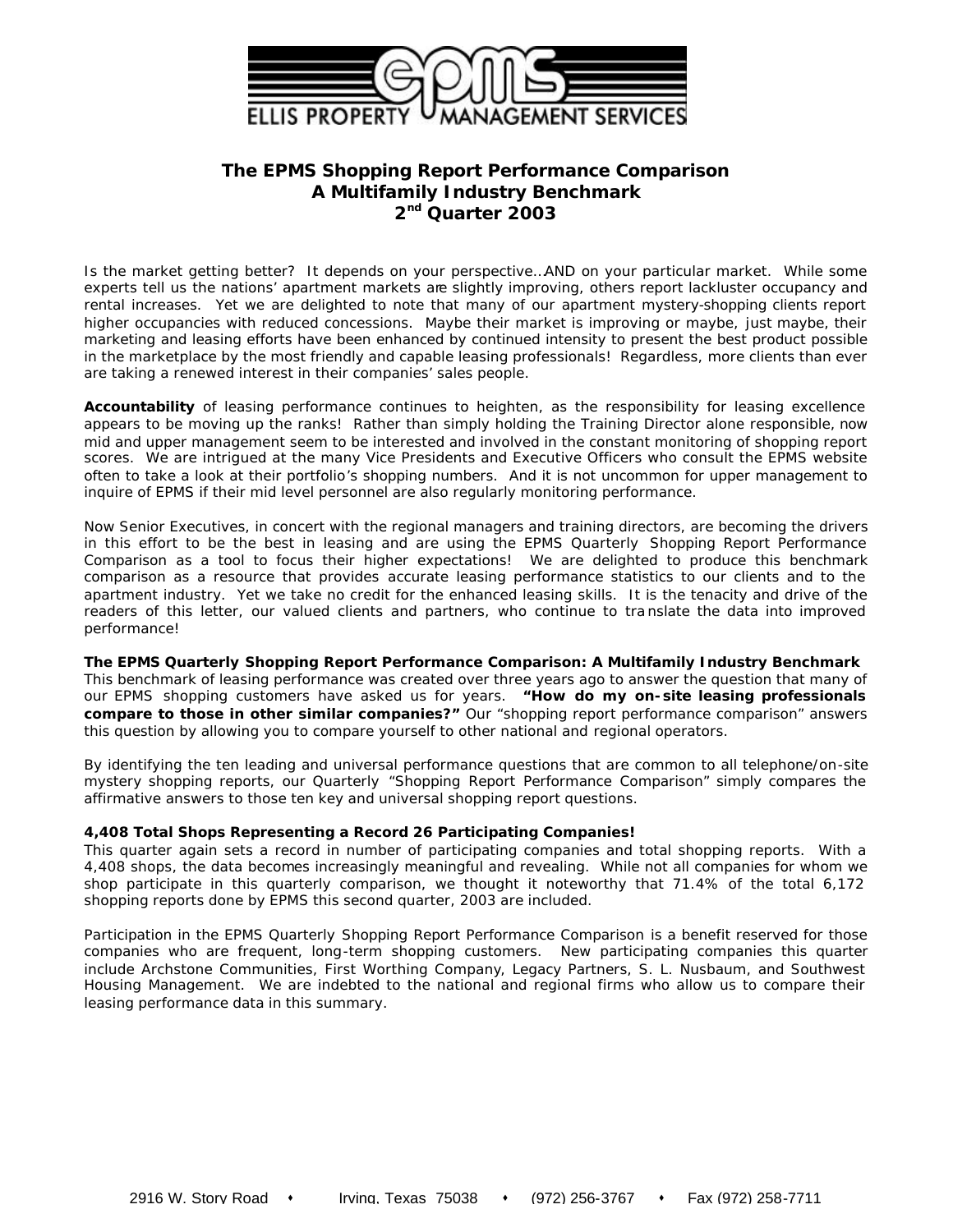We want to identify and warmly thank the current companies who contributed their shopping data to this second quarter 2003 *Shopping Report Performance Comparison.*

| Amli Residential                                     | First Worthing Company                           | S.L. Nusbaum Realty                       |
|------------------------------------------------------|--------------------------------------------------|-------------------------------------------|
| <b>Archstone Communities</b>                         | Fogelman Management Group                        | Southwest Housing Management              |
| <b>BRE Properties</b>                                | <b>Gables Residential Services</b>               | Steven D. Bell & Company                  |
| Capreit                                              | Greystar Management Services Tarragon Management |                                           |
| <b>CWS Apartment Homes</b>                           | Home Properties                                  | <b>Trammell Crow Residential Services</b> |
| E & S Ring Corporation                               | Legacy Partners                                  | Village Green                             |
| <b>EPT Management</b>                                | Lincoln Property Company                         | Walden Residential                        |
| <b>Equity Residential Properties Post Properties</b> |                                                  | <b>Windsor Communities</b>                |
| <b>Fairfield Residential</b>                         | RAM Partners, LLC                                |                                           |

#### **CWS Apartment Homes tops benchmark Comparison in Second Quarter at 92.8%**

Congratulations to CWS Apartment Homes for achieving the top position in this quarter's comparison. One of the original benchmark participants, CWS averaged 92.8% on all shopping report scores for this time period. With management operations based in Austin, it is an affiliate of CWS Capital Partners, a full service real estate company based in Newport Beach, CA, managing 8,000 plus units in Texas, California, Colorado, and North Carolina.

This accomplishment is especially sweet because CWS has fought hard to move from a near last position in a past summary to their current top ranking! In a memo of congratulations to all CWS on-site personnel, Senior Vice President - Operations, Jack Sipes paid this compliment: "*While it is fantastic to win, especially when benchmarked against our competitors, the importance of this is far greater than winning a shopping contest. This performance indicates that we are treating our customers with a high level of service and that we are doing everything we can to obtain a lease. We must continue to strive to be the best, focus on each link in the customer chain, and continue to provide each resident with exceptional service and a unique living experience."*

Competition remains stiff in the *Shopping Report Performance Comparison* as three of the top four companies this quarter have been in these top four positions for the past three quarters. These top companies, as well as a number of other participating companies with consistently high leasing performance scores, share a number of similar initiatives and corporate views regarding the urgency of leasing excellence:

- Classroom leasing training as well as one-on-one mentoring is required for all new employees.
- Programs are in place that measure and focus on leasing performance and reward excellent presentations.
- Positive reinforcement of good performance is used through employee bonuses per shop (\$100 to \$500!), a paid day off, or whatever carrot is considered valuable to the specific individual.
- Penalties are employed for consistent under-performance ranging from \$100 docked from paycheck to, in extreme cases, termination.

#### **Second Quarter, 2003 Sets Quarterly Performance Comparison Record at 85.4%**

This Quarter's 2003 performance scores are up significantly compared to previous second quarters! The average score of 85.4% not only marks the highest Second Quarter overall average, but it is also the second highest average score for the three-year history of the survey! Only last quarter, first quarter 2003, at 86.5% was greater. This Second Quarter 2003 *Shopping Report Performance Comparison* is also the first in which the top four companies all earned average scores in the 90s!

### **Second Quarter 2003 Average Score Follows Typical Cycle**

Has the continued sluggish market and decrease in demand created an increased sense of urgency among our on-site heroes? The comparison chart below seems to indicate such a trend as average shopping scores creep upward. Yet, while 85.4% is the highest Second Quarter score in the history of the study, it follows previous second quarter patterns of being lower than the first and last quarters. Other than one minor exception in the Second Quarter 2002, the benchmark quarterly trend has seen significant average score dips in the busy spring and summer (second and third) quarters only to see rebounds in the first and last quarters of each year.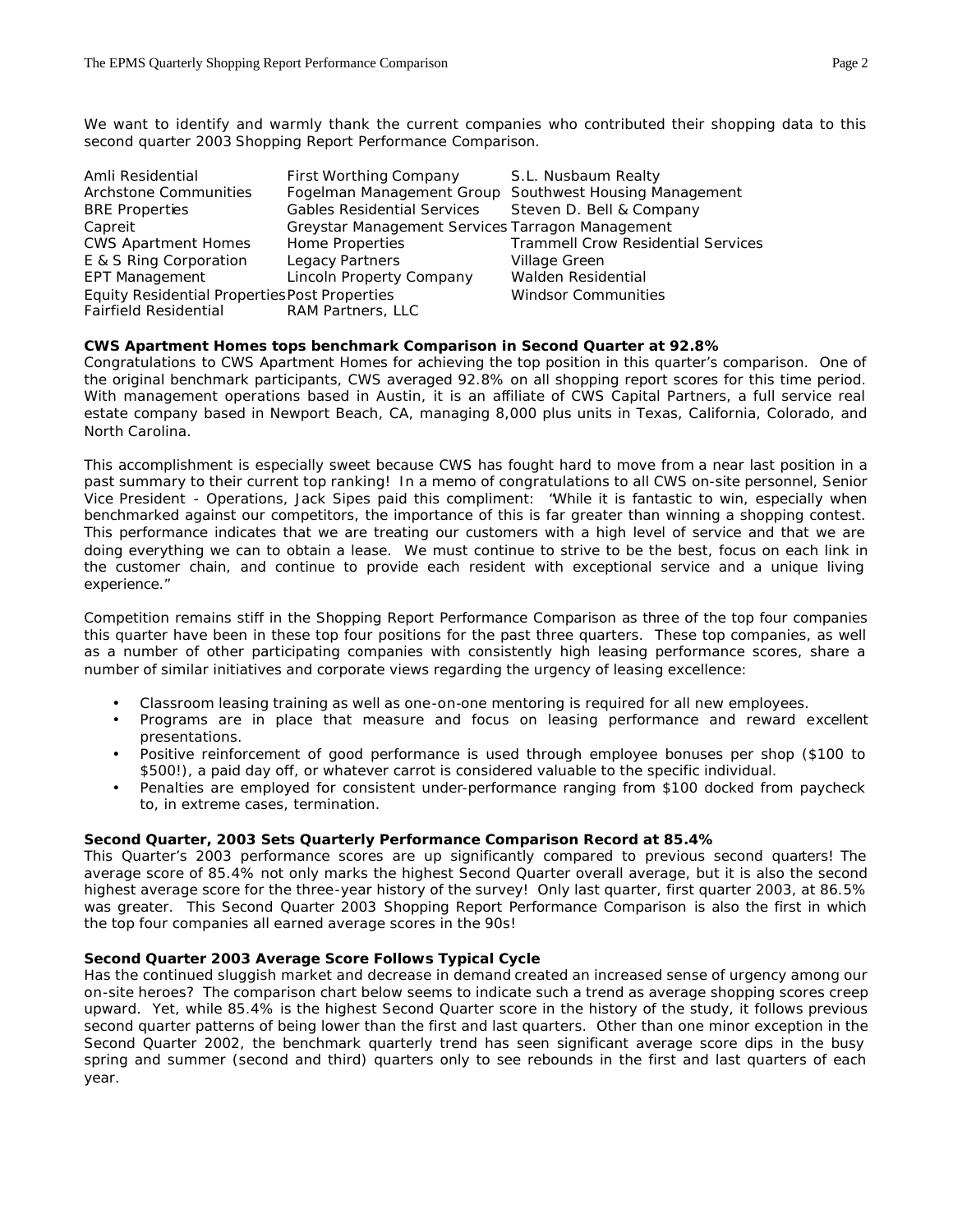

We have speculated that the EPMS average shopping scores decrease each second and third quarter because rental prospect traffic increases. When traffic is brisk and the leasing offices are hectic, it is possible that the on-site leasing professionals subconsciously (or purposely) "cherry pick" from the greater volume of traffic that comes through the door. Could it also be possible that vacation schedules and staff shortages contribute to this apparent performance lapse in the two middle spring and summer quarters?

If this trend continues to run its course, we can predict the average score in the third quarter to drop to about 84.5% and then zoom to a new overall record average of 87% in the last quarter of this year.

#### **High/Low Ranges Increase Spread**

Breaking previous "narrowing" trends, the high/low range, the difference between the highest and lowest company score averages increased this quarter. Participating companies in this Second Quarter 2003 report post a 22.8-point gap between the top and the bottom finishers compared to a 15.0 gap last quarter. This greater difference between our first and last place companies is not an indication of weaker performance levels. Rather, it is the result of the larger statistical sampling in this quarter's report.

| 2 <sup>nd</sup> Quarter      | <b>Overall Average</b> | <b>Company Score - Average Ranges</b> | <b>Total Shops</b> |       |
|------------------------------|------------------------|---------------------------------------|--------------------|-------|
|                              |                        | High                                  | Low                |       |
| 2 <sup>nd</sup> Quarter 2003 | 85.4%                  | 92.8%                                 | 70.0%              | 4,408 |
| 2 <sup>nd</sup> Quarter 2002 | 83.7%                  | 89.7%                                 | 73.0%              | 2,465 |
| 2 <sup>nd</sup> Quarter 2001 | 81.4%                  | 90.8%                                 | 67.2%              | 1,921 |
| 2 <sup>nd</sup> Quarter 2000 | 77.1%                  | 84.3%                                 | 43.3%              | 1,356 |

#### **Trends Worth Tracking**

- Economic Occupancy vs. Benchmark Scores Like many of our best ideas, this one comes from one of our clients. Is there a way to compare a company's economic occupancy to its average benchmark shopping score? Would there be any meaningful correlation? We would like to provide this kind of data if enough clients would like to participate. Question: How do we gather economic occupancy information that would meet some sort of consistent criteria between companies?
- Do you show a model, available vacancy, or both? A client recently tracked individual mystery shops to see if there was a correlation between what the leasing professional showed the prospect. In comparing over 90 shops, they found that shopping scores were highest when the leasing professional showed both a model and a ready vacant apartment. The lowest shopping scores occurred when only a model apartment was shown.

## **Relationship Selling - A New Way to Sell Apartments?**

As the competition between properties for fewer prospects continues to rise, we keep hearing the buzz about this new fangdangled approach to leasing. "Relationship Selling" remains the rage and some companies are reorganizing their training departments to accommodate this style of sales that treats the rental prospect as a "human being" with real needs and wants rather than just another piece of traffic. Yet, is this really a new approach? We think not! Rather, because of the highly competitive atmosphere, we believe many companies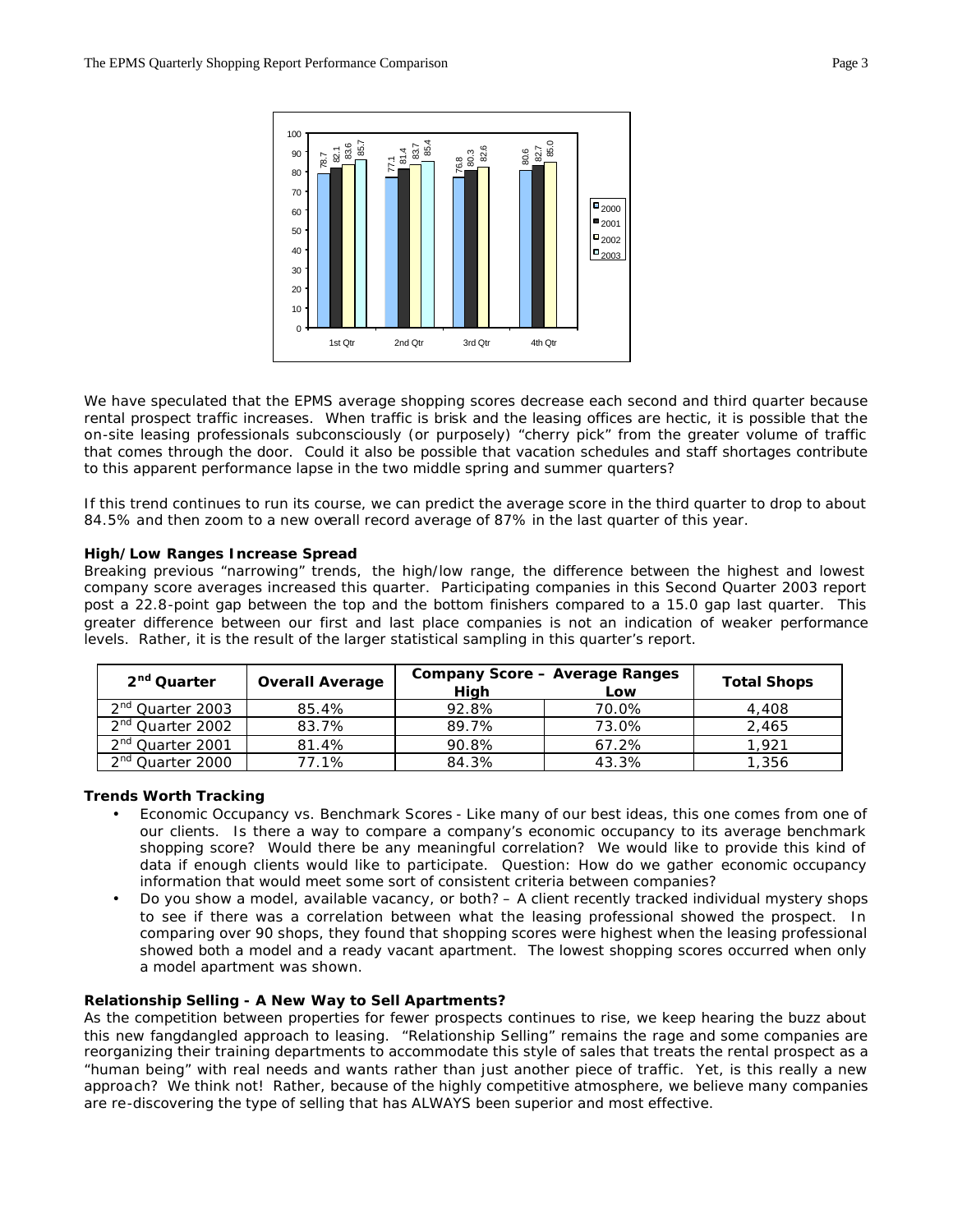Relationship selling is nothing novel or unique. Effective selling has always been about creating relationships. People do business with people they like. That goes for leasing apartments, too! We observe that top leasing professionals, as well as entire companies, who maintain high shopping scores month after month, have always used the relationship-oriented approach. Their successful formula for recruiting, training, and keeping top "relationship-oriented" leasers is simple:

- 1. Find and recruit nice people with sales personalities.
- 2. Pay competitive salaries that include performance based incentives.
- 3. Teach, and then constantly reinforce, the basic leasing or sales skills.
- 4. Measure and monitor performance.
- 5. Heap on the praises for appropriate performance!

Rather than an advanced sales curriculum with 20 different course modules, we recommend a simple but direct training approach that emphasizes the leasing basics and reinforces basic people skills. Does today's leasing professional really need to be able to identify 10 different customer personalities and how to specifically deal with each? Our observations indicate that the best leasers are friendly, enthusiastic, and professional AND are expert at using *basic* leasing skills.

#### **Noteworthy Observations**

- The on-site professionals are getting the message loud and clear. Management expects leasing excellence and your performance will be monitored, measured, and critiqued! The good news: More and more on-site folks are saying, "Bring it on! I want to be shopped!" At the site level, there is a healthy and positive view of shopping as a valuable training tool and a validation of their hard work and superior skills.
- The bar has been raised in the apartment leasing profession. An "acceptable" performance level is now what we would have referred to as "excellent" just a few years ago. And the proof of expertise is measured by results…not simply a shopping score. The focus is on production. "How many new residents did you put into an apartment this month?" Results transcend a leasing professionals sales approach and style!

The *EPMS Shopping Report Performance Summary* is an excellent tool to help you shape your company training programs to address specific strengths and weaknesses of your Leasing Professionals.

Ellis Property Management Services (EPMS), AMO, has been providing comprehensive, executive-ready shopping reports nationwide for more than 18 years. Our references include some of the largest and most well-known property management companies in the country. Shopping reports are the foundation of our company! EPMS also provides an array of training seminars, education curriculum design, and consulting that can impact leasing performance and effectiveness. For more information on EPMS' services, please contact Joanna Ellis, CAPS at (972) 256-3767 or by email, jellis@epmsonline.com. You can also visit our web site, www.epmsonline.com.